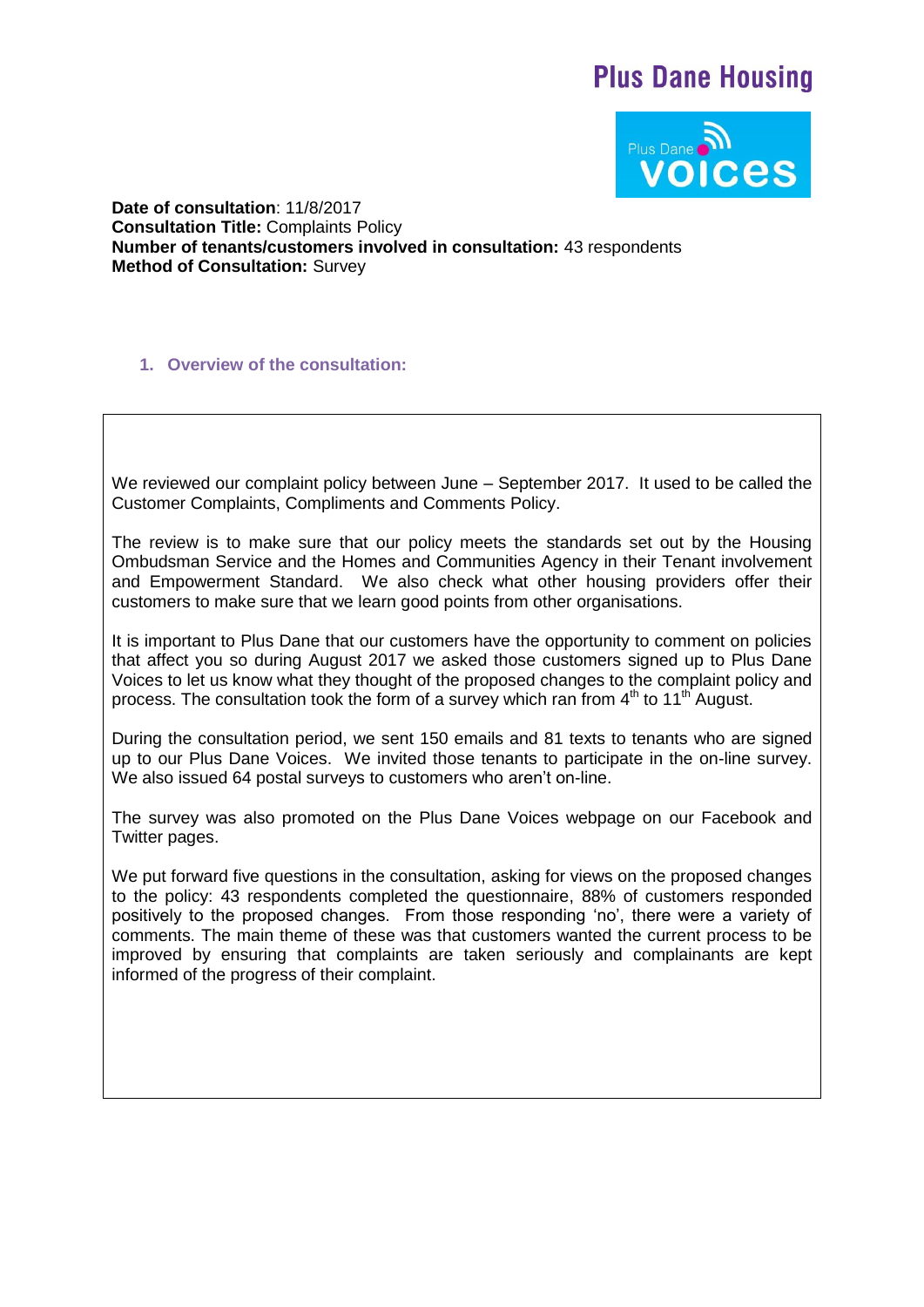### **2. Key recommendations from the consultation:**

The following is a summary of the questions asked and the tenant's responses.

**Q1: We asked customers "We would like to change the name of our policy to 'Customer Feedback and Complaints Policy' to help with the introduction of the revised policy name following the review"**

A1: 88% of tenants who responded agreed with the name change (38/43)

\*The respondents who answered "no" told us that they wanted assurance that complaints regardless of how they were received are taken seriously.

**Q2: We asked customers if they agreed to the simplified 3 stage process, and if they felt it provided customers with a more straightforward and accessible complaint handling process especially for complex cases.**

A2: 84% of respondents agreed that it would (36/43)

\*Of the 7 customers who disagreed, 2 of which told us that they would prefer complaints to be looked into by a manager of another area to that of the complaint.

## **Q3: We asked customers if the improved response times would achieve the best outcomes for our customers in the quickest time.**

A3: 81% agreed that the new policy would achieve this objective (33/41)

\*Customers who disagreed felt that complaints should be addressed more quickly and complainants should be kept informed of progress and advised of delays sooner.

## **Q4: We asked customers to make suggestions on how we can provide a better service based on their own experiences of complaint handling in other organisations.**

A4: Over a third of the customers surveyed gave some suggestions on how we can provide a better service when responding to complaints (18/43):

- Learn from the issues that customers are complaining about
- Keep complainants up to date with progress
- Take complaints seriously
- Improve communications
- Make vulnerable customers feel at ease
- Do what you say you are going to do, follow up on promises
- Improve complaint handling training

### **Q5: Customers were asked if they agreed that the guidance for handling unreasonable, vexatious and persistent complainants is a reasonable and fair approach to for us to take.**

A5: Overall, customers agreed that this is a fair and reasonable approach to take. 10 out of 43 customers answered no and suggested complainants such as these could be managed independently of the service area involved in the complaint.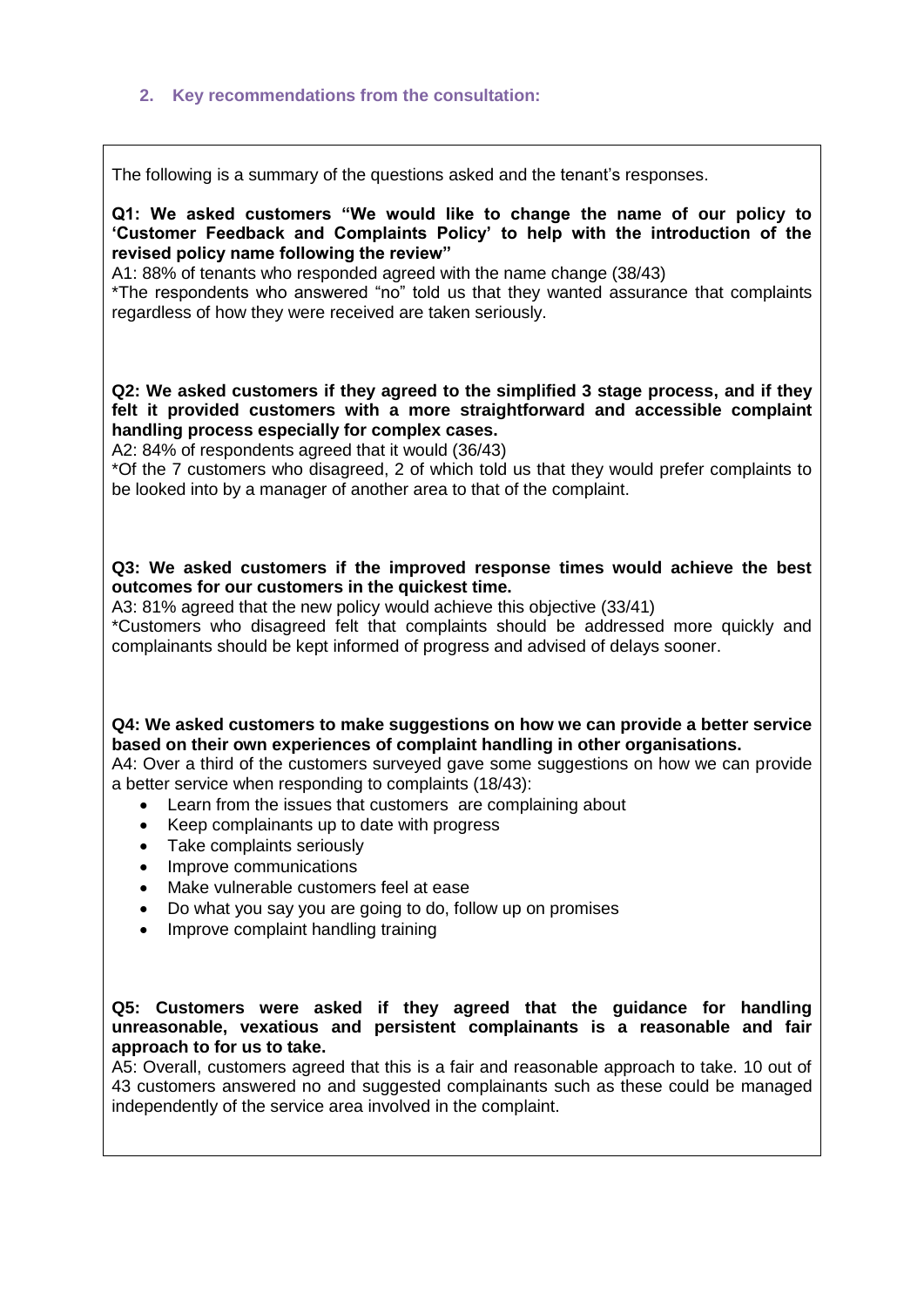**Q1: We asked customers "We would like to change the name of our policy to 'Customer Feedback and Complaints Policy' to help with the introduction of the revised policy name following the review"**

Comments were made requesting assurance that 'complaints regardless of how they were received are taken seriously'.

Our process will be changed to reflect these views through:

- A revised policy which reflects good practice across similar organisations
- A clear process for staff and customers to follow
- Ongoing training and development for staff who handle complaints
- Monitoring the quality of complaint handling and compliance with the agreed timescales
- A regular review of the reasons for complaints to be able to put things right.

**CHANGE –** We are going to call the policy the Customer Complaints and Feedback Policy to take account of the strong feelings that complaints are the most important part of the policy.

**Q2: We asked customers if they agreed to the simplified 3 stage process, and if they felt it provided customers with a more straightforward and accessible complaint handling process especially for complex cases.**

Our response: The majority of tenants agreed with the proposed simplified process, which is;

Stage 1 - Quick resolution (5 working days)

Stage 2 - Complaint investigation (10 working days)

Stage 3 - Complaint Review (20 working days)

A small number of customers asked if complaints could to be looked into by a manager of another area to that of the complaint – we think it is important that it is usually the manager responsible for the service being complained about as they have the greatest knowledge about how things should have been done. They would not normally have been involved in the case at this stage.

#### **Q3: We asked customers if the improved response times would achieve the best outcomes for our customers in the quickest time.**

Our response: A significant number of tenants agreed that this proposal would achieve better outcomes for our customers. A number of customers felt that complaints should be addressed more quickly and complainants should be kept informed of progress and advised of delays sooner. Our complaint team will keep a record of every complaint and make sure that the person responsible responds on time.

**Q4: We asked customers to make suggestions on how we can provide a better service based on their own experiences of complaint handling in other organisations.**

Our response: Points and concerns raised have been considered and are included in the full version of the revised policy.

These include:

Learn from the issues that customers are complaining about